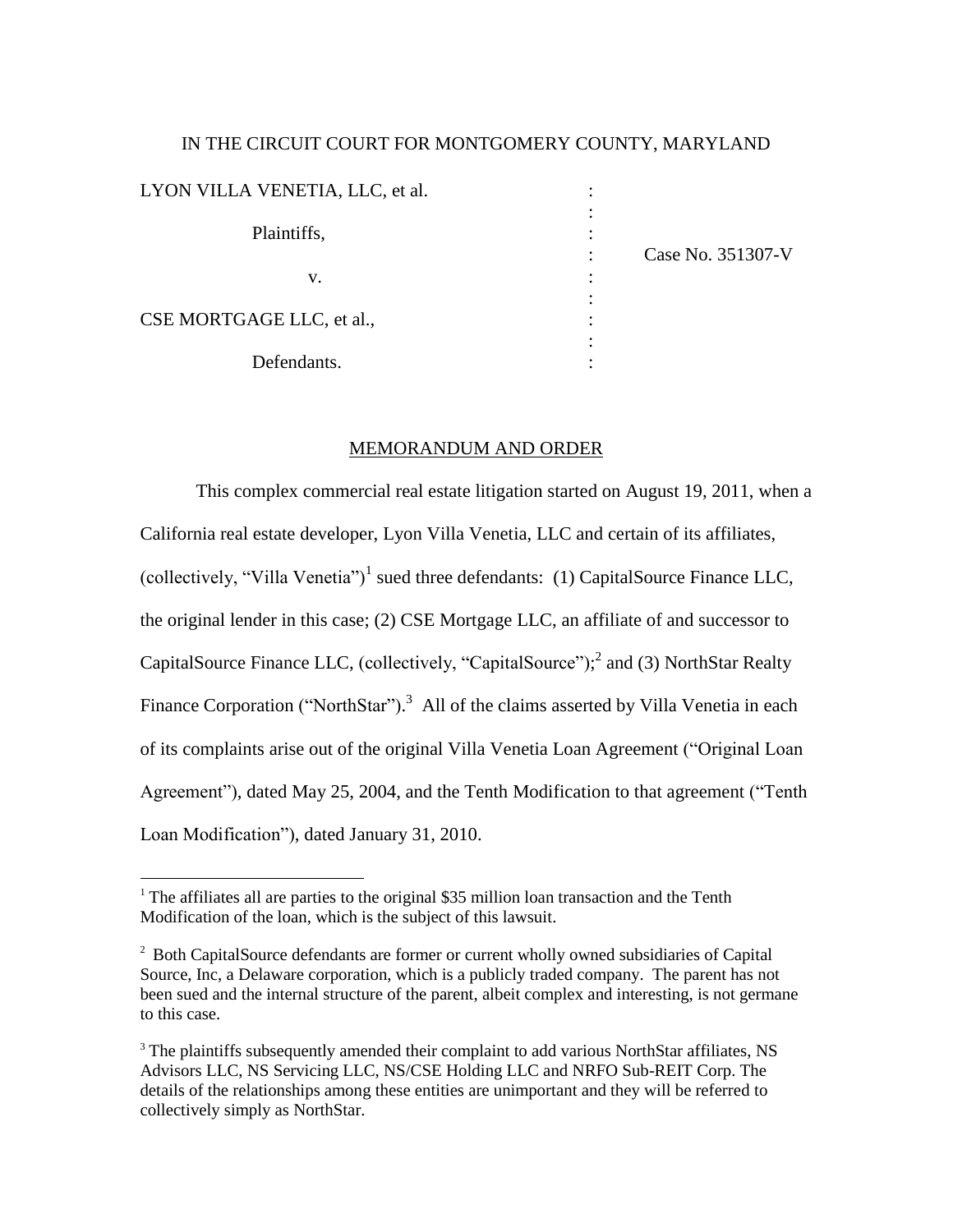After numerous motions and hearings, and extensive discovery, all of the plaintiffs" claims against CapitalSource and NorthStar were dismissed, without leave to further amend. However, before the plaintiffs' claims were dismissed, CapitalSource filed a counterclaim for attorneys" fees based upon the release and indemnification provisions of the Original Loan Agreement and the fee-shifting provisions of the Original Loan Agreement and the Tenth Loan Modification. After a hearing on September 14, 2012, the court granted summary judgment in favor of CapitalSource on its counterclaim. The court then held a bench trial on the issue of the amount of attorneys' fees.

For the reasons discussed below, CapitalSource's request for attorneys' fees will be granted. NorthStar"s motion for fees and costs under Md. Rule 1-341 will be denied. All other relief requested by any party is denied. This is a final order.

#### Facts and Procedural Background

The gist of the original complaint was that CapitalSource had sold the plaintiffs' 2004 loan to NorthStar and that the alleged sale violated plaintiffs" rights under a right of first refusal contained in the Tenth Loan Modification. NorthStar promptly filed a motion to dismiss, or in the alternative for summary judgment, contending that the transaction documents between NorthStar and CapitalSource, including those filed by both companies with the Securities and Exchange Commission, demonstrated that NorthStar did not purchase the plaintiffs' loan.

In 2010, NorthStar entered into a transaction with CapitalSource in which NorthStar received a subordinated equity interest in a Collateralized Debt Obligation, along with delegated management and servicing rights for the dozens of loans contained in that securitization. Included in that securitization was the commercial real estate loan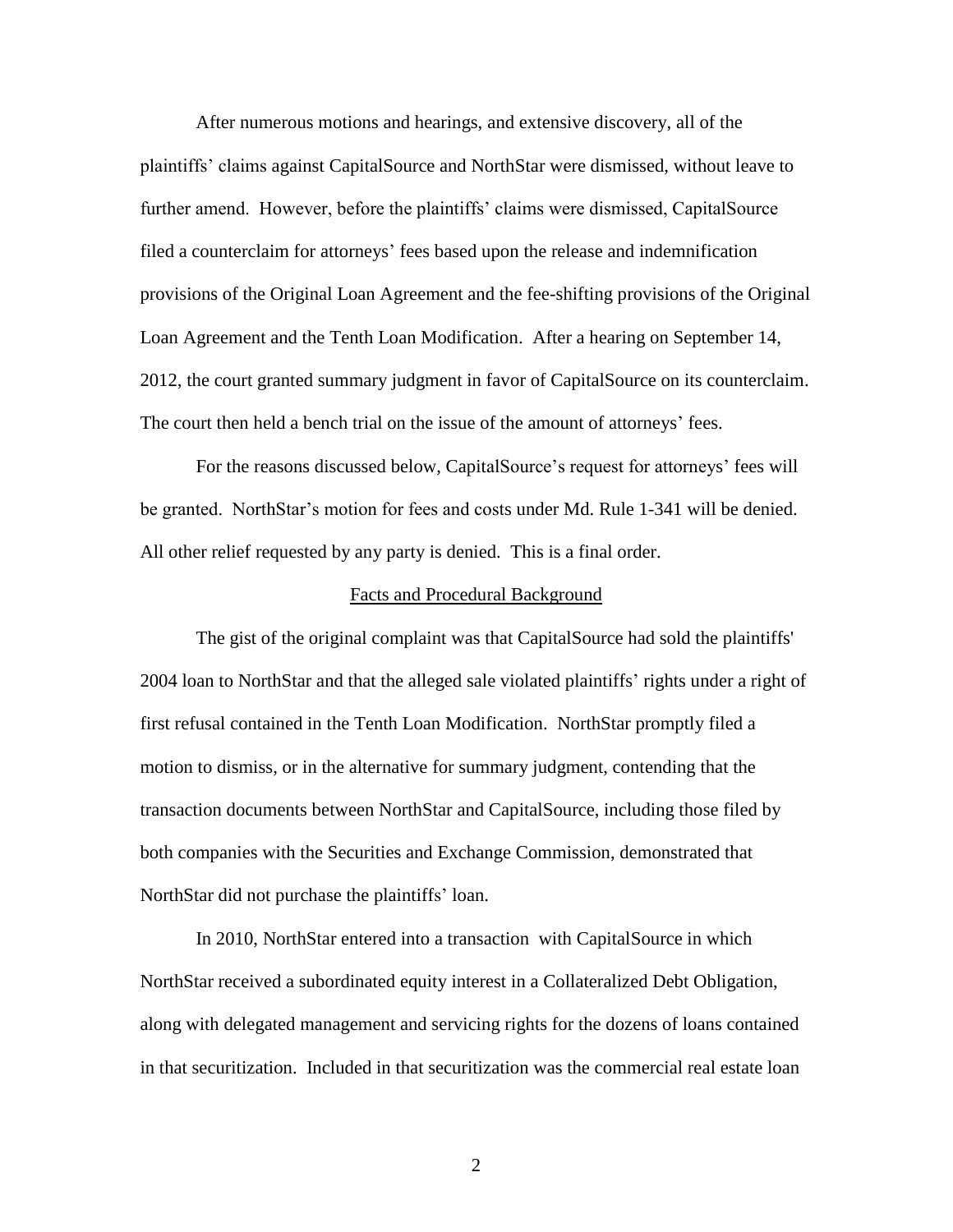that CapitalSource had made to the plaintiffs in 2004. CapitalSource agreed to indemnify NorthStar against all claims arising from the transaction. In short, the operative documents established that NorthStar simply purchased delegated management and servicing rights to a pool of loans, including plaintiffs" loan, all of which had been securitized years earlier and held by a securitization trust.<sup>4</sup> There was no sale of the plaintiffs" loan as alleged in the original complaint.

The plaintiffs then filed a series of amended complaints and shifted their legal theories. As to CapitalSource, the plaintiffs alleged that they were fraudulently induced to enter into the Tenth Loan Modification because the earlier securitization made it virtually impossible for them to exercise their right of first refusal. As to NorthStar, the plaintiffs proceeded under a theory of unjust enrichment.

After a hearing on May 22, 2012, the court dismissed the plaintiffs' claims against NorthStar with prejudice and without leave to amend. The court rejected the plaintiffs' claim that NorthStar somehow had allowed the plaintiffs mistakenly to believe that the NorthStar transaction would trigger the right of first refusal but did not tell plaintiffs that such an impression was incorrect. Despite multiple hearings, the plaintiffs offered the court no cognizable basis for concluding that NorthStar somehow was unjustly enriched by realizing the fees for the work NorthStar performed for servicing the loans that had been securitized, even under the forgiving standard of Md. Rule 2-322(b). Although the concept of unjust enrichment is elastic, *see, e.g., Hill v. Cross Country Settlements, LLC*, 402 Md. 281, 295-97 (2007); *Berry & Gould, P.A. v. Berry*, 360 Md. 142, 151-52 (2000),

<sup>4</sup> This transaction is described in a Form 8-K, filed by CapitalSource, with the SEC on July 14, 2010, which is well over a year before the plaintiffs filed their original complaint in this case. The transaction also is described in NorthStar's Form 8-K, filed with the SEC on July 14, 2010. The information is readily available to any member of the public.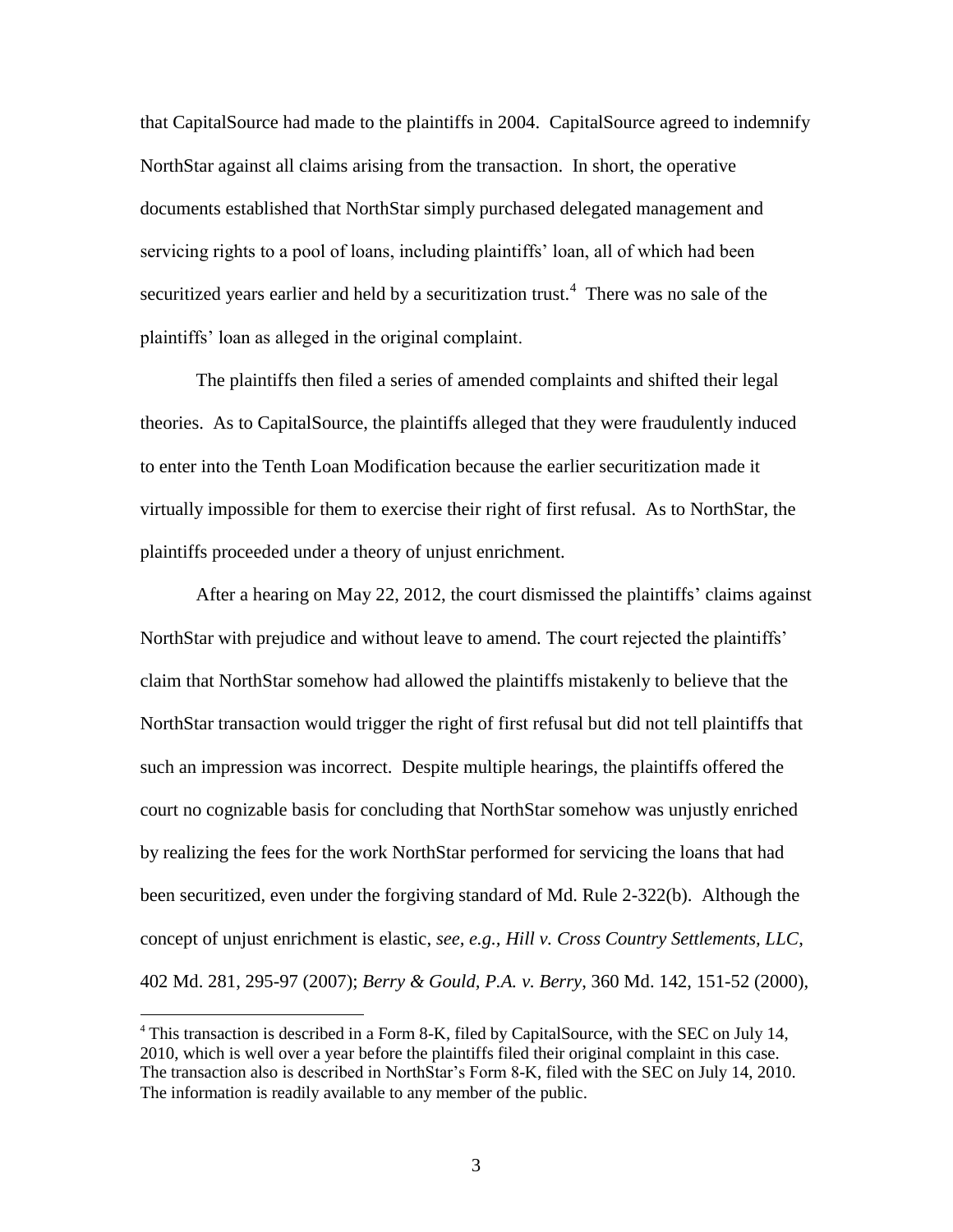it is not borderless. There is simply no cogent basis in this case to conclude that

NorthStar was unjustly enriched at the plaintiffs' expense.

After a hearing on May 9, 2012, the court granted CapitalSource's motion for summary judgment as to all of the plaintiffs' claims. The principal basis for this ruling was the plain language of the release contained in the Tenth Loan Modification of May 14, 2010. Section 5.2 of the Tenth Loan Modification provides in relevant part:

> As of the date hereof and as of the Effective date, each Borrower, for itself and its successors and assigns (collectively, the "Borrower Parties") hereby fully and forever releases, discharges and acquits Lender and its parent, subsidiary, affiliate and predecessor corporations, and their respective past and present officers, directors, shareholders, partners, attorneys, legal representatives, agents and employees, and their successors, heirs and assigns and each of them, of and from and against any and all claims, demands, obligations, duties, liabilities, damages, expenses, indebtedness, debts, breaches of contract, duty or relationship, acts, omissions, misfeasance, malfeasance, causes of action, sums of money, accounts, compensation, contracts, controversies, promises, damages, costs, losses and remedies therefor, chooses in action, rights of indemnity or *liability of any type, kind, nature, description or character whatsoever, and irrespective of how, why or by reason of what facts, whether known or unknown, whether liquidated or unliquidated* (collectively, "Claims") which any of such Borrower Parties may now have, or heretofore have had against any of said persons, firms or entities, by reason of, arising out of or based upon conduct, events or occurrences on or before the Recordation . . . .

(Emphasis added).

The plaintiffs failed to cite a single reported Maryland appellate case or statute that precluded a broad release, such as that contained in the Tenth Loan Modification, from releasing all unknown claims, even unknown fraud claims. The language of § 5.2 is as broad and comprehensive as release language can be. It represents a clear intent of the parties to leave nothing open or unsettled that existed as of May 14, 2010, whether known or unknown to the parties. There is nothing in any public policy of Maryland that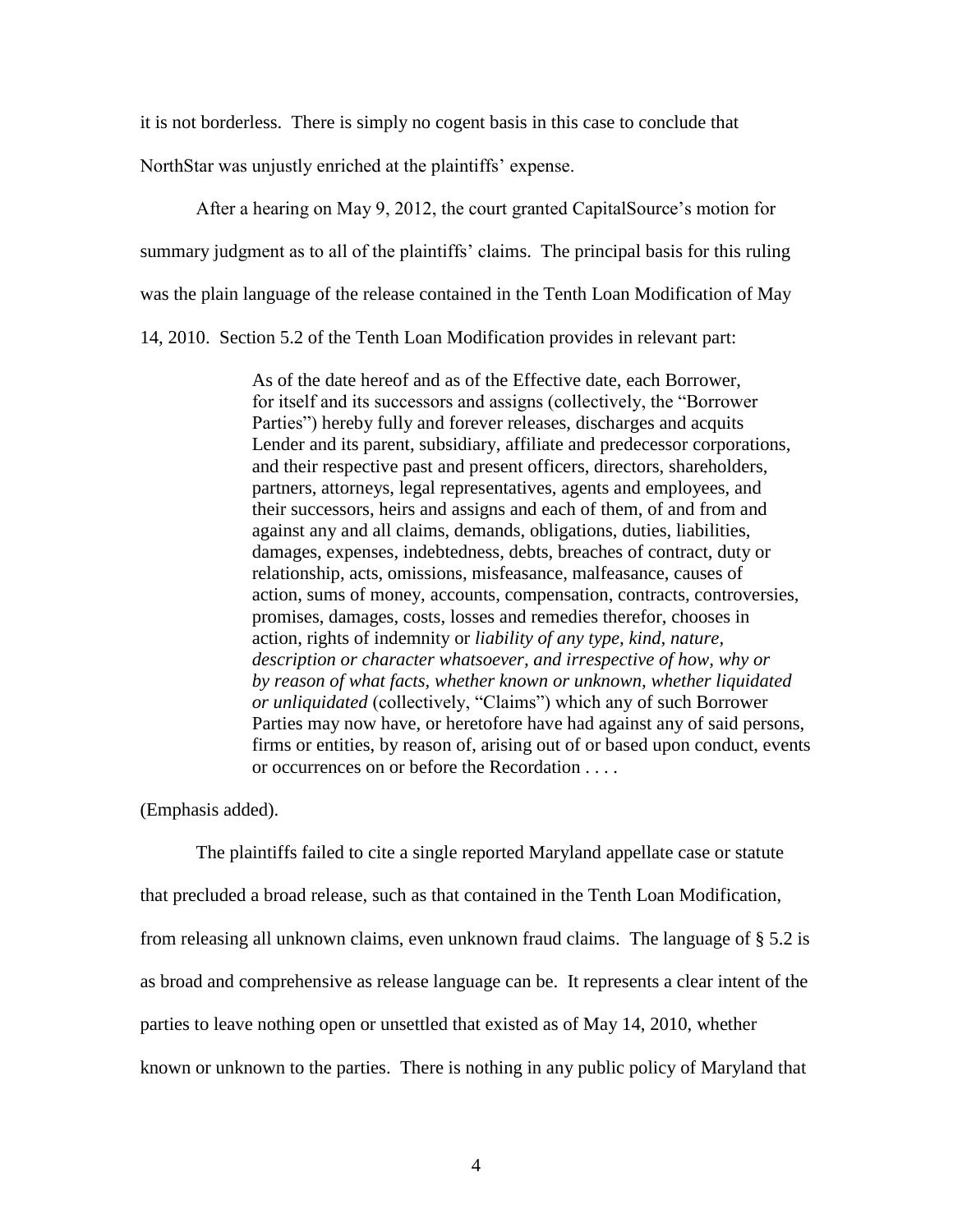was brought to my attention that prohibits sophisticated corporate parties, in a transaction of this type, from doing exactly what the release in this case plainly does – release everything. California specifically permits such a release, even the release of unknown fraud claims, if it adheres to the disclosure requirements of California statutes. *San Diego Hospice v. County of San Diego*, 31 Cal App. 4th 1048, 1053-54 (Cal. App. 1995); *Winet v. Price*, 4 Cal. App. 4th 1159, 1173 (Cal. App. 1992). The release in this case understandably contained such a disclosure as the real estate project for which the original \$35 million was loaned is located in California and CapitalSource has an office in California. 5 Pennsylvania permits such a release as a matter of common law. *Three Rivers Motors Co. v. The Ford Motor Co*., 522 F.2d 885, 894-96 (3d Cir. 1975). I see no reason why Maryland should not do likewise.

Further, by reviewing CapitalSource's and NorthStar's SEC filings, the plaintiffs easily could have discovered that its original loan already had been included in the securitization trust *before* it signed the Tenth Loan Modification. As a consequence, even if CapitalSource or NorthStar knew that plaintiffs were unaware of the securitization of their loan, plaintiffs easily could have discovered this fact before they signed the Tenth Loan Modification had they bothered to look at the SEC filings. *See Canadian Commercial Workers Indus. Pension Plan v. Alden*, 2006 Del. Ch. LEXIS 42 (Del. Ch. Feb. 22, 2006).

### Entitlement to Attorneys' Fees

CapitalSource presented two bases for its request for attorneys' fees,  $\S 5.4$  of the Original Loan Agreement, and § 6.10 of the Tenth Loan Modification.

 $5$  The parties in this case expressly recited and waived the protections of Cal. Civil Code  $\S$  1542. *See* § 5.3 of the Tenth Loan Modification.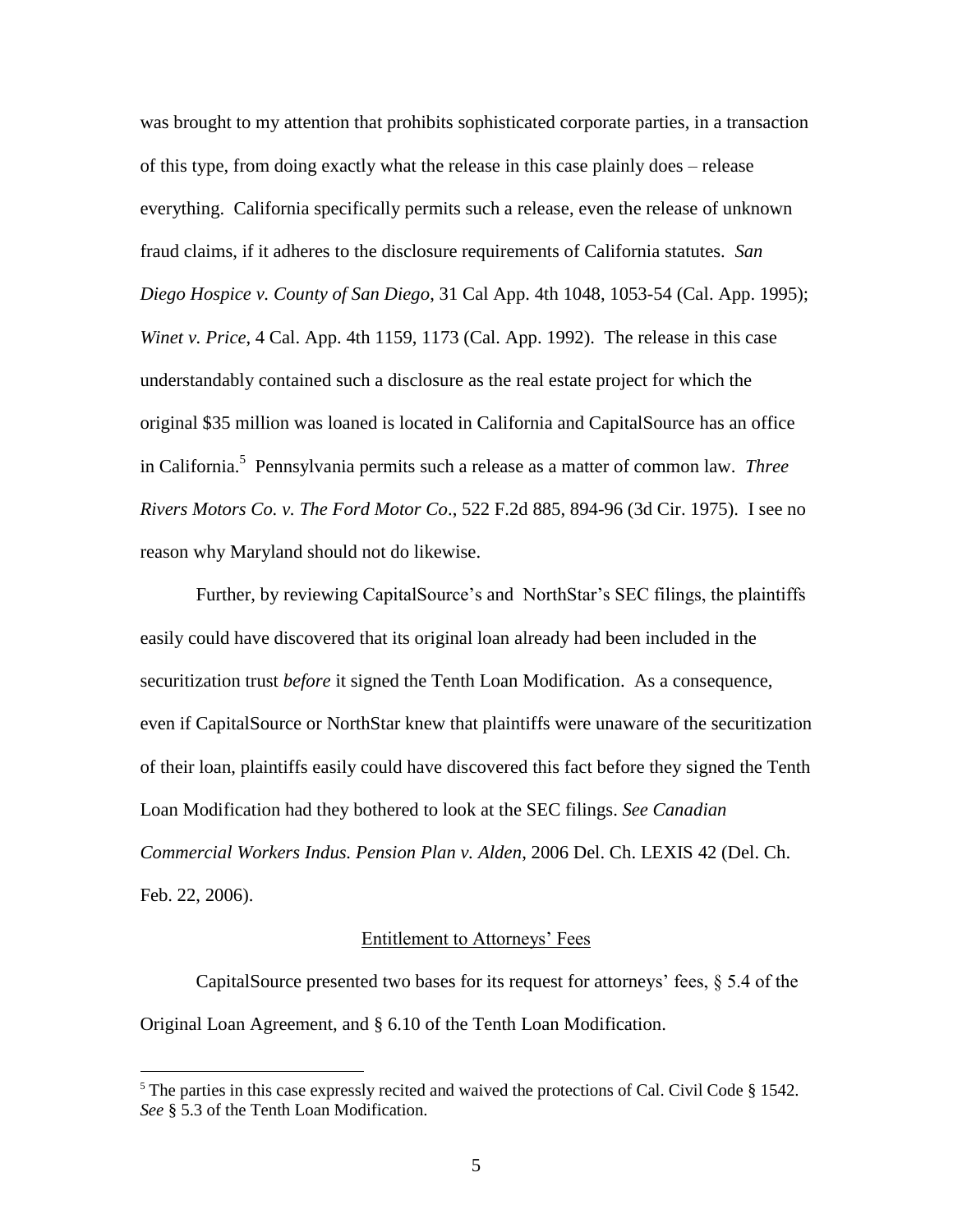Section 5.4 of the Original Loan Agreement provides, in pertinent part:

Borrower shall pay, whether or not the closing of the Loan occurs, all costs and expenses incurred by Lender or any of its Affiliates, from time to time, including documentation and diligence fees and expenses, all search, audit, appraisal, recording, professional and filing fees and expenses and all other out-of-pocket charges and expenses (including UCC and judgment and tax lien searches and UCC filings and fees for post-Closing UCC and judgment and tax lien searches, if required by Lender), all internal and portfolio management fees (including of Capital Analytics) and *expenses and reasonable attorneys' fees and expenses actually incurred* (including costs and expenses of in-house counsel allocated by Lender)…(e) *in defending or prosecuting any actions, claims or proceedings arising out of or relating to Lender's transactions with Borrower*…If Lender or any of its Affiliates uses in-house counsel for any of the purposes set forth above or any other purposes under this Agreement or any other Loan Document for which Borrower is responsible to pay or indemnify, Borrower expressly agrees that its Obligations include reasonable charges for such work commensurate with the fees that would otherwise be charged by outside legal counsel selected by Lender or such Affiliate in its sole discretion for the work performed. In addition and without limiting the foregoing, Borrower shall pay all taxes (other than taxes based upon or measured by Lender"s income or revenues or any personal property tax), if any, in connection with the issuance of any Note and the recording of the security documents and financing statements therefor and pursuant to the Security Documents. Lender may, at its written election, pay any such fees out of the Capital Expenditure Reserve.

(Emphasis added).

Section 6.10 of the Tenth Loan Modification provides:

Borrower shall reimburse Lender for all sums paid or advanced under or pursuant to this Agreement or the Existing Loan Documents (including, but not limited to, costs of appraisals, environmental investigations and reports, survey and other title costs), *reasonable attorneys' fees and expenses incurred by Lender in connection with the enforcement of Lender's rights under this Agreement* and each of the other Existing Loan Documents, including, without limitation, reasonable attorneys' fees and disbursements for trial, appellate proceedings, out-of-court workouts and settlements or for enforcement of rights under any state or federal statute, including, without limitation, reasonable attorneys' fees incurred in bankruptcy and insolvency proceedings such as in connection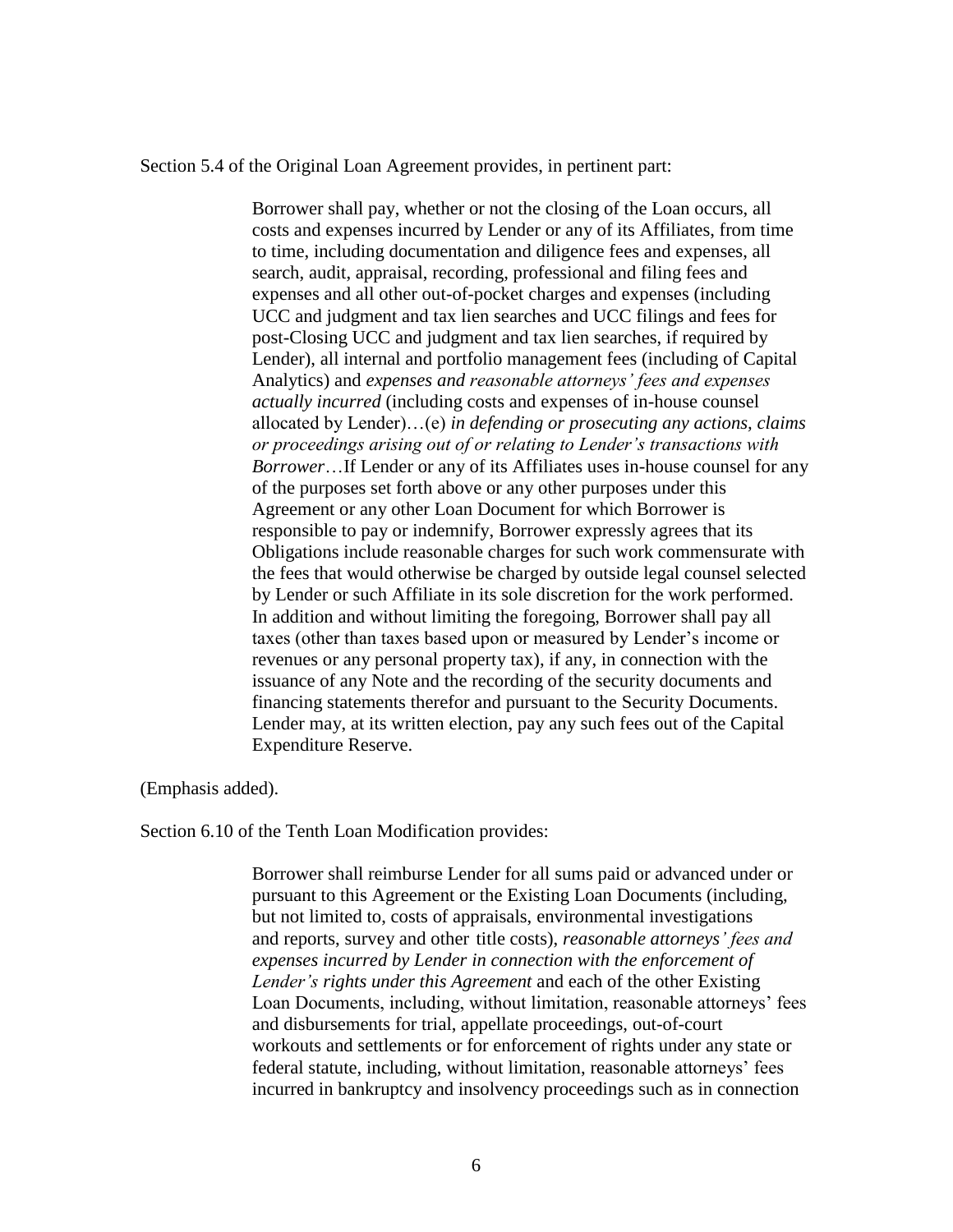with seeking relief from stay in a bankruptcy proceeding. Borrower's reimbursement obligation shall be part of the indebtedness secured by the Existing Loan Documents. Borrower specifically acknowledges that, due to the complexity of the Loan, the real estate development sophistication of Borrower and the difficulties contemplated in enforcement of Lender"s remedies, Lender, to protect its interest properly and completely in the event of Borrower's default, shall be entitled to retain attorneys of Lender"s choice at such attorneys" customary fee rates and that Lender shall be entitled to complete and full reimbursement of reasonable attorneys' fees. Without limitation, all references to attorneys' fees and costs shall include all costs and expenses of in-house counsel allocated to Lender.

#### (Emphasis added).

CapitalSource contends that both of the above-quoted contractual provisions authorize an award of attorneys' fees in this case. The plaintiffs contend that § 5.4 of the Original Loan Agreement applies only to third party indemnity claims. They further contend that § 6.10 of the Tenth Loan Modification is inapplicable because, they assert, CapitalSource is not the "lender" under that agreement.

In support of the contention that § 5.4 of the Original Loan Agreement is limited to third party claims the plaintiffs assert that the Court of Appeals" decision in *Nova Research, Inc. v. Penske Truck Leasing Co., L.P.,* 405 Md. 435 (2008) is controlling. I disagree.

*Nova* is distinguishable for at least two reasons. First, the contract language in that case did not expressly provide for the recovery of attorneys" fees. 405 Md. at 439. Section 5.4 does. Second, the contract language in *Nova* only covered losses "caused by or arising out of" the failure to comply with the agreement. 405 Md. at 451. Here, by contrast the plain language covers attorneys' fees incurred "in defending or prosecuting any action . . . arising out of or relating to Lender"s transactions with Borrower." Thus, the language of § 5.4 is more akin to that held by the Court of Appeals to cover first party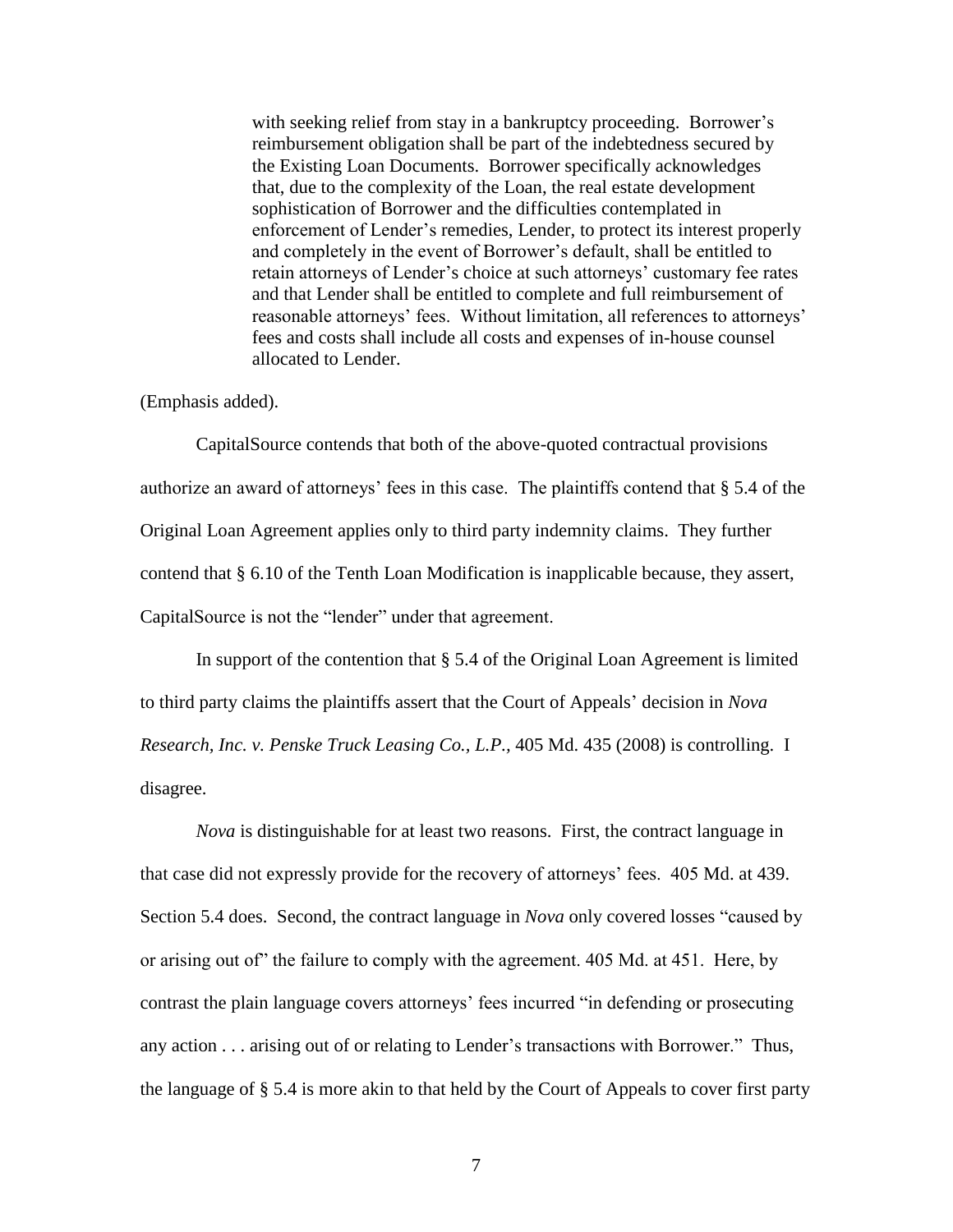actions in *Atlantic Contracting & Material Co., Inc. v. Ulico Cas. Co*., 380 Md. 285, 302 (2004). Applying the objective rule of contract interpretation, I find the meaning of § 5.4 to be plain and unambiguous. As a consequence, there is no need to resort to parole evidence or to consider what the plaintiffs may have thought the contractual language meant. *Weichert Co. of Maryland, Inc. v. Faust*, 419 Md. 306, 324-25 (2011).

I also reject the plaintiffs" argument that CapitalSource is not the "lender" under the Tenth Loan Modification. The plaintiffs sued both CSE Mortgage LLC and CapitalSource Finance LLC in the Second Amended Complaint, which is the operative pleading. The Tenth Loan Modification recited that the agreement was made by and between the plaintiffs and "CSE Mortgage LLC, a Delaware Limited liability company, as successor to CapitalSource Finance LLC, a Delaware limited liability company ("Lender")." It is plain from reading this document that these defendants were the "lender," as defined in the Tenth Loan Modification and, therefore, may enforce its provisions, including § 6.10.

As a fall back position, the plaintiffs argue that § 6.10 is limited to circumstances in which CapitalSource is the aggressor, *i.e*., the party who started the lawsuit. They seize on the language "in connection with the enforcement of lender"s rights under this Agreement. . . ." In support of this overly cramped construction of the plain language of the Tenth Loan Modification they rely on a single federal trial court decision, *BKCap, LLC v. Captech Franchise Trust 2000-1*, 701 F. Supp. 2d 1030 (N.D. Ind. 2010), *aff'd on other grounds*, 688 F.3d 810 (7th Cir. 2012). To be sure, the federal court in *BKCap* did hold that the contract language in that case, "incurred by Lender in enforcing the rights of lender under this Note or other Loan Documents" applied only when the lender is the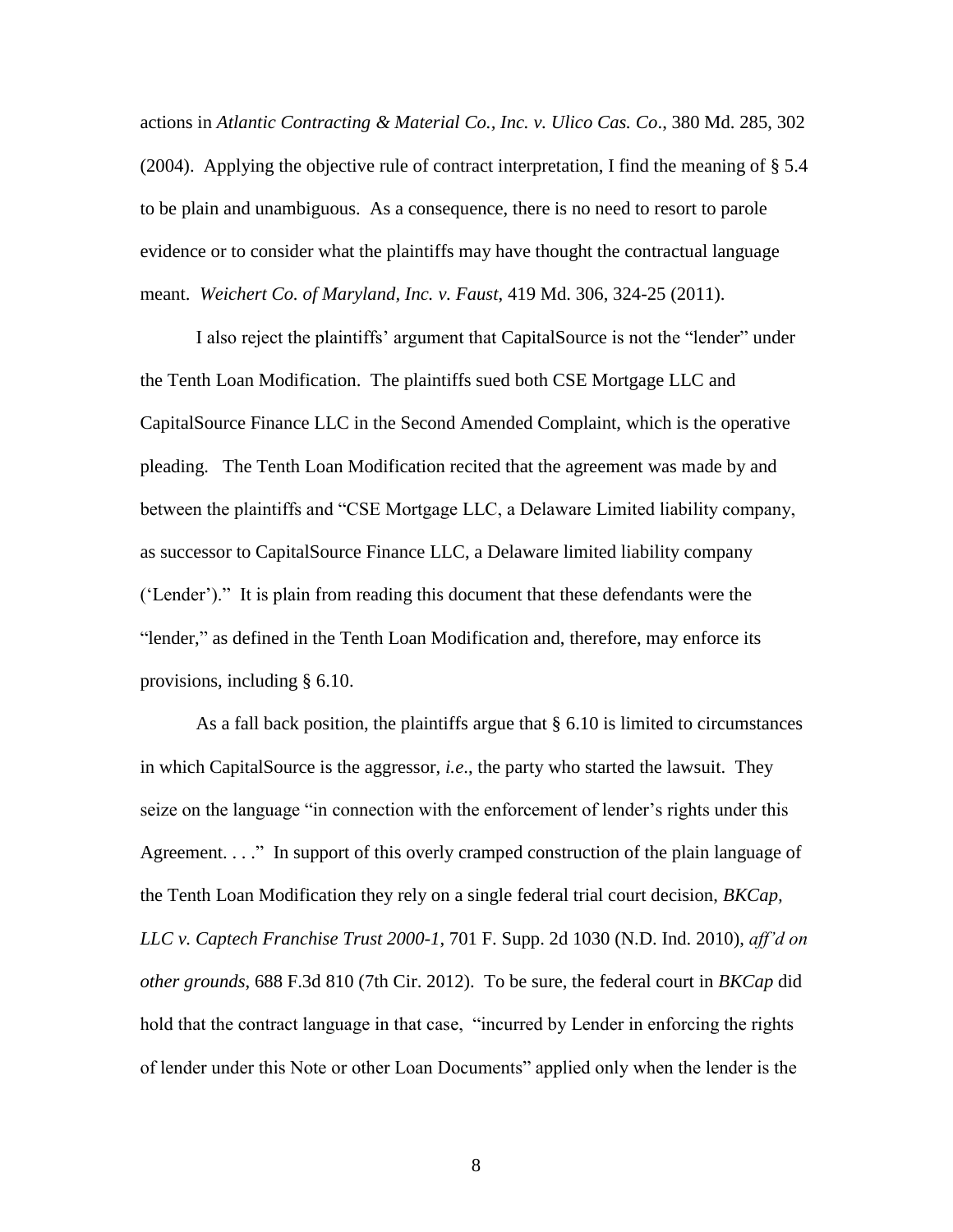plaintiff, not the defendant, in a lawsuit. 701 F. Supp. 2d at 1033. In that court"s view, the language under consideration required "an offensive, coercive act--such as filing a lawsuit after a default--to compel observance or obedience." 701 F. 2d at 1037. Simply defending against a borrower"s claim, even if fees are sought by way of a counterclaim, was not sufficient. 701 F.2d at 1038.

I respectfully decline to follow the trial court decision in *BKCap* for two reasons. First, in contrast with the contract provision in that case, the language in § 6.10 recites that fees may be recovered "*in connection with* the enforcement of Lender's rights under this Agreement." That precise phrase, since at least 1975, has been well understood in the business community. *Blue Chip Stamps v. Manor Drug Stores*, 421 U.S. 723, 733-34 (1975). Second, § 6.10 by its plain terms, is not limited to purely offensive conduct. Indeed, it would be unreasonable to so hold. CapitalSource plainly has incurred attorneys" fees and costs in connection with enforcing its rights.

The trial court in *BKCap* also seemed concerned about an undue expansion of the American rule that, ordinarily, the parties to a lawsuit bear their own costs and expenses. That concern seems to have colored its decision, along with the fact that the party seeking fees lost the case. Although the American rule assuredly prevails in Maryland, *see Nova v. Penske*, 405 Md. at 447, it has long been accepted by the Court of Appeals that the parties to a contract may provide otherwise. *Addressograph-Multigraph Corp. v. Zink*, 273 Md. 277, 288-89 (1974); *Webster v. People's Loan Etc. Bank*, 160 Md. 57, 61 (1931).

In my view, there is nothing inherently wrong or unfair about sophisticated parties to a business transaction transferring risk, including litigation risk over disputes arising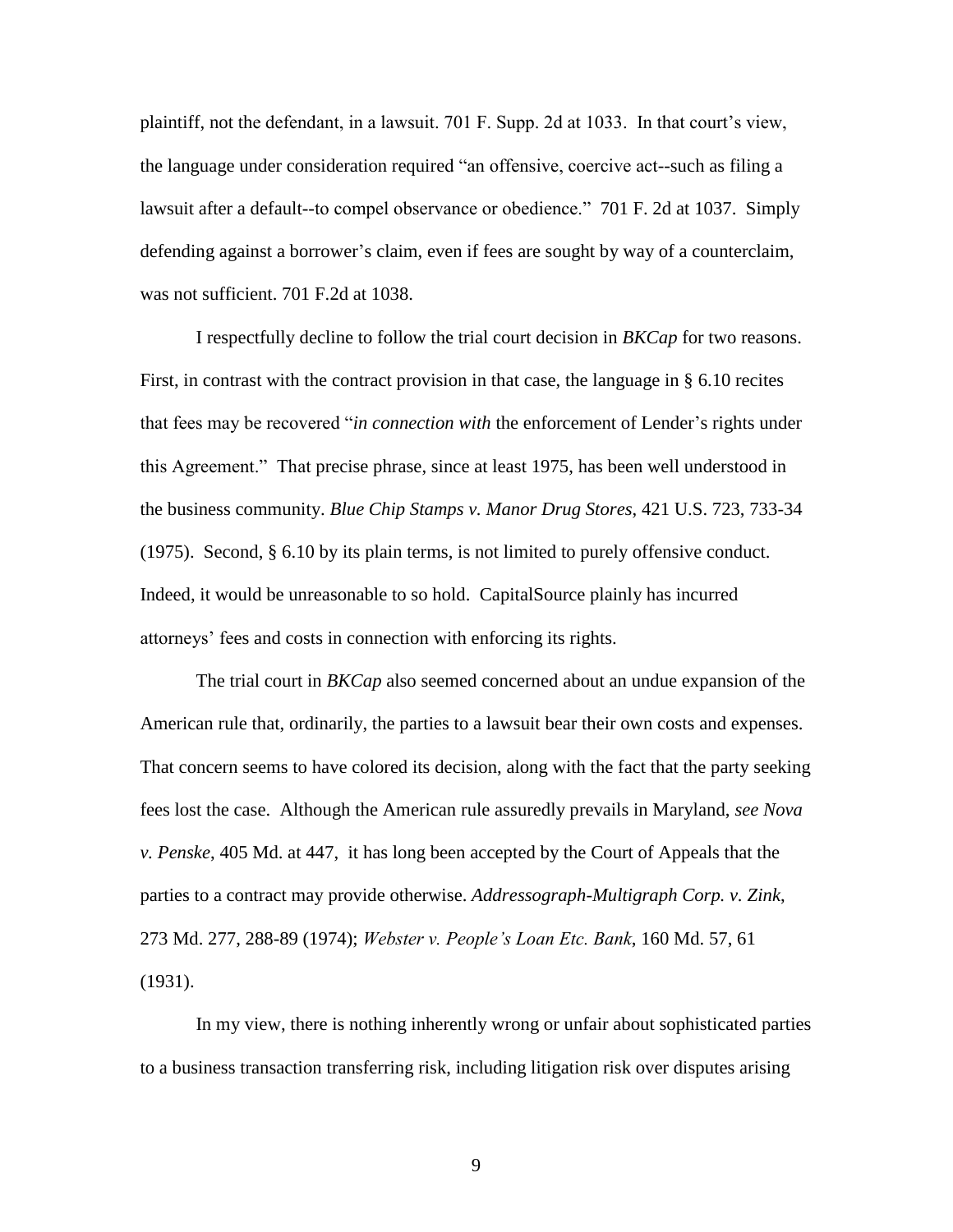out of their deal. Further, there is nothing improper about a sophisticated borrower contractually binding himself to pay the legal fees and expenses of his lender if he sues his lender (and others) and loses. Because CapitalSource is the prevailing party, and the fees and expenses were incurred in connection with the enforcement of its rights under the Tenth Loan Modification, I need not determine whether Maryland would enforce a "winner pays" clause in a contract. *See BKCAP, LLC v. Captec Franchise Trust 2000-1*, 688 F.3d 810 (7th Cir. 2012)(declining to award attorneys" fees to a *non-prevailing* lender under a reimbursement provision.)

In summary, I hold that CapitalSource is entitled to recover reasonable attorneys' fees and expenses under both contractual provisions.

### Amount of Attorneys" Fees

The attorneys" fees requested in this case are in the nature of contractual damages. Ordinarily, when considering such a request the court must employ a two-step analysis. First, the party seeking an award must prove their entitlement to attorneys' fees by a preponderance of the evidence, and under the same standards as proof of contractual damages. *Diamond Point Plaza Ltd. P'ship v. Wells Fargo Bank, N.A.*, 400 Md. 718, 761 (2007); *Bankers & Shippers Ins. Co. v. Electro Enterprises, Inc*., 287 Md. 641, 661 (1980); *Maxima Corp. v. 6933 Arlington Dev. Ltd. P'ship*, 100 Md. App. 441, 453–54 (1994). A mere compilation of hours recorded by lawyers, and multiplied by hourly rates, is insufficient. Among other things, there must be proof of the type of services rendered as well as the necessity of those services in the litigation. *See Royal Inv. Group, LLC v. Wang*, 183 Md. App. 406, 457–59 (2008); *Long v. Burson*, 182 Md. App. 1, 29 (2008); *Maxima*, 100 Md. App. at 453–54.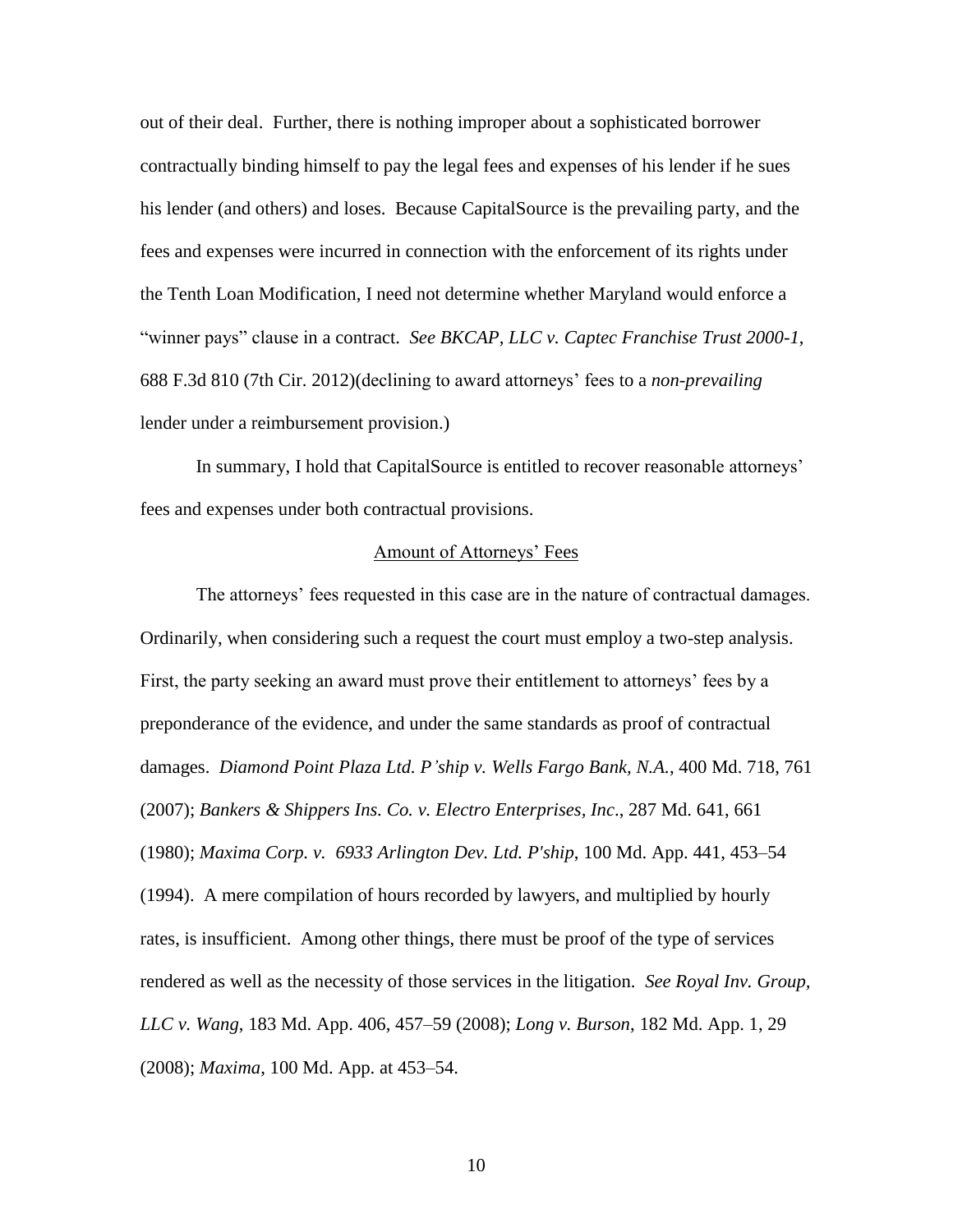Second, because the award sought is for attorneys' fees, the court also must evaluate the evidence supporting or opposing the fee award under the standards of Rule 1.5 of the Maryland Rules of Professional Conduct, along with other pertinent factors. *See Diamond Point Plaza*, 400 Md. at 757–58; *Long v. Burson*, 182 Md. App. at 26–27; *B & P Enter. v. Overland Equip. Co*., 133 Md. App. 583, 625–27 (2000); *Holzman v. Fiola Blum, Inc*., 125 Md. App. 602, 639–40 (1999). "The party requesting fees has the burden of providing the court with the necessary information to determine the reasonableness of its request." *Myers v. Kayhoe*, 391 Md. 188, 207 (2006).

The Court of Appeals recently has reiterated that the reasonableness of any contractual request is determined under Rule 1.5 of the Maryland Rules of Professional Conduct. *Monmouth Meadows Homeowners Ass'n v. Hamilton*, 416 Md. 325, 336-37  $(2010)$ .<sup>6</sup> Having reviewed the defendants' evidence, and the entire court file, I find that the defendants have met their burden of proof. The court also finds that the fees and expenses sought are related directly to the defense of the plaintiffs" claims in this case and that the charges are fair, reasonable and necessary. *See Royal Inv. Group, LLC v. Wang*, 183 Md. App. at 459.

As discussed below, the court focused on four key factors outlined in Rule 1.5 to reach its determination that defendants' fees are fair and reasonable.<sup>7</sup> I also considered the testimony of Kori Ogrosky, Esquire, general counsel for CapitalSource, and find her

 $<sup>6</sup>$  It was entirely appropriate for the defendants to have included in their fee petition the amount</sup> that was actually paid in respect of their indemnity agreement with the NorthStar defendants, in this case close to \$85,000. *See Weichert Co. of Maryland, Inc. v. Faust*, 419 Md. at 331.

 $<sup>7</sup>$  The court is not required to "explicitly comment on or make findings with respect to each</sup> factor." *Monmouth Meadows*, 416 Md. at 337 n. 11. Factors two, five, six, and eight of Rule 1.5 are not relevant in this instance.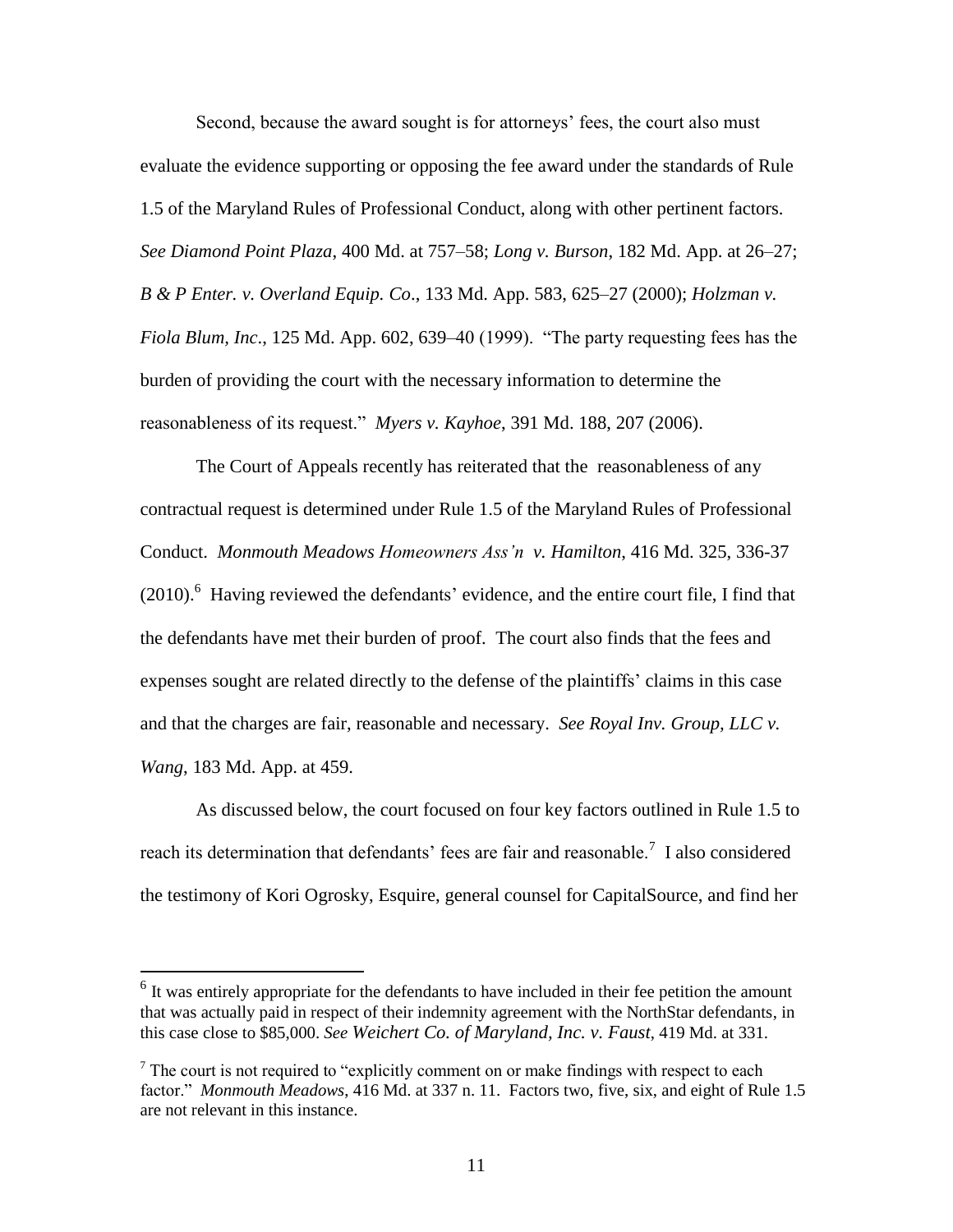to be credible and accurate. Finally, I have reviewed all of the trial exhibits admitted at the evidentiary hearing on attorneys' fees.

## *a. The time and labor required, the novelty and difficulty of the questions involved, and the skill requisite to perform the legal service properly*.

In examining the "time and labor required" factor, the court takes into account what, or rather who, necessitated the defendants to devote such a substantial amount of time to this litigation. The defendants gave the plaintiffs ample opportunity to withdraw their claims or face a counterclaim for attorneys' fees. (Ex. A to Memorandum of Law In Support of Counterclaimants" Motion for Summary Judgment, Letter from D. Butler to C. Hinger dated 11/22/2011). The legal war between the plaintiffs and the defendants in this case has been hotly contested at every turn, resulting in repeated court intervention to resolve discovery disputes. Furthermore, an abundance of motions filed throughout the duration of the case required extensive briefing and lengthy hearings, most of which were initiated by the plaintiffs and could have been avoided. In short, the plaintiffs generated most of the necessity of court involvement.

In support of the fee request, the defendants have submitted detailed billing statements from counsel showing, among other things, the nature of the work performed, the timekeeper, the hourly rate for attorney time, and a listing of items of expense. The information submitted by defendants is quite precise and informative. The work for which compensation is sought plainly was related to this case, the plaintiffs' protests (which are unsubstantiated by any evidence of record) to the contrary notwithstanding.

At the evidentiary hearing, the general counsel for CapitalSource explained the invoices submitted by its litigation counsel, her internal review process, as well as those paid by CapitalSource pursuant to the indemnification agreement. The witness provided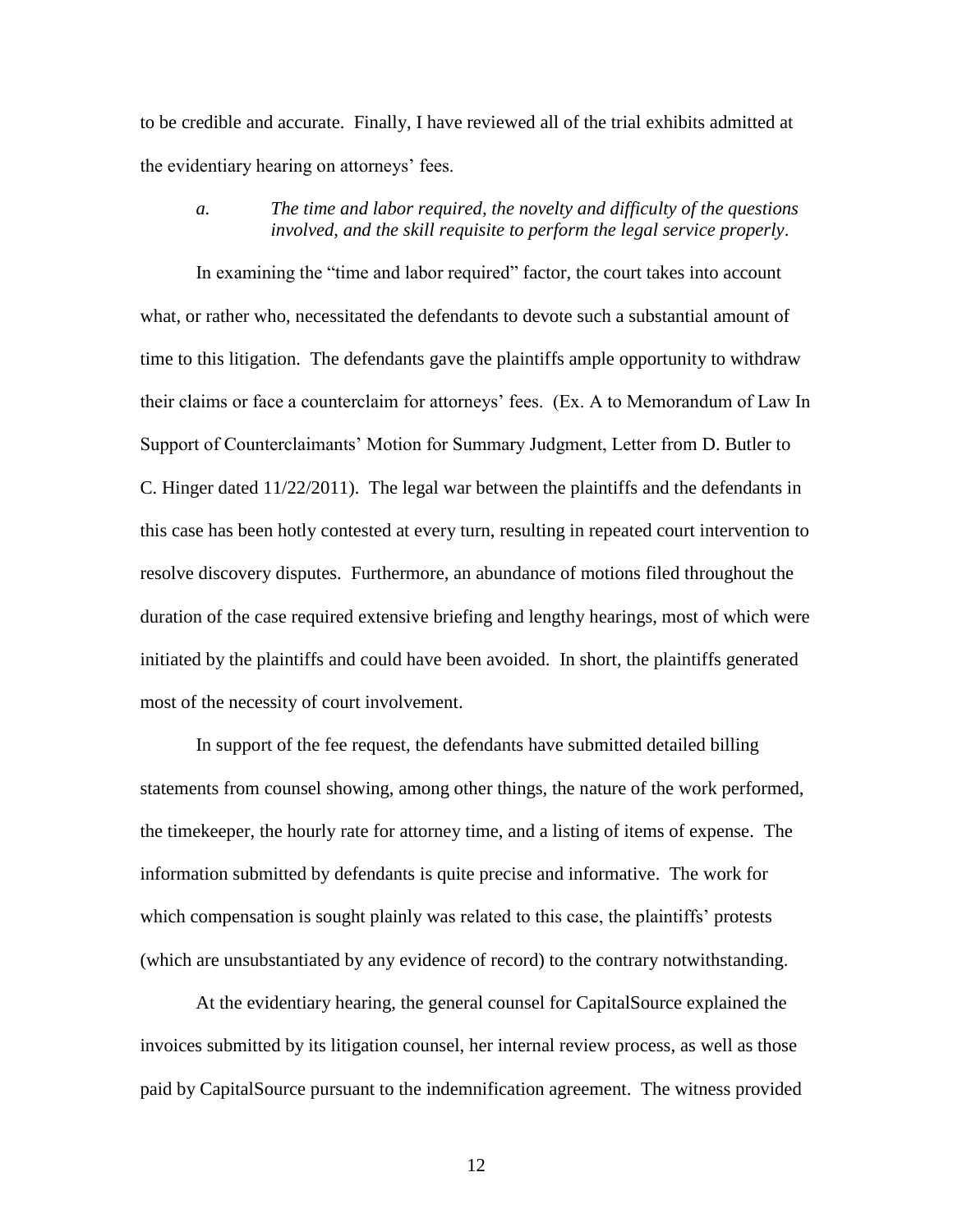detailed testimony that sufficiently accounted for the time billed on behalf of NorthStar. The plaintiffs had the opportunity, yet declined, to examine the general counsel of CapitalSource, who was present during the entire hearing, regarding the time spent on the defense.

Upon evaluation of the amount of time the defendants spent on their defense, the court also considered the "novelty and difficulty" of the questions presented. Although the court does not believe the issues presented to be particularly novel or difficult, the court is familiar with the demands of this type of litigation. Sophisticated parties, with the guidance of attorneys, carefully drafted the loan documents at issue. When this type of agreement is allegedly breached, it calls for attorneys with specific expertise to ensure it is construed and enforced properly. The plaintiffs, by their litigation strategy in this case, left the defendants with no option but to dedicate valuable time to defend the provisions that played a significant role in their bargained for exchange. The e-discovery alone demanded by the plaintiffs consumed 2.59 gigabytes of data, or some 230,000 paper documents.

#### *b. The fee customarily charged in the locality for similar services.*

The plaintiffs contend that the rates charged by the defendants' lawyers are unreasonably high. However, they failed to provide any supporting evidence for this contention, specifically declining to produce their own billing records for the litigation or to advise the court of the hourly rates charged by their lawyers.

My review of the evidence persuades me, and I find, that the legal fees and expenses charged by the defendants" lawyers in this case are well within the standard range charged in the District of Columbia metropolitan area in general, and in particular,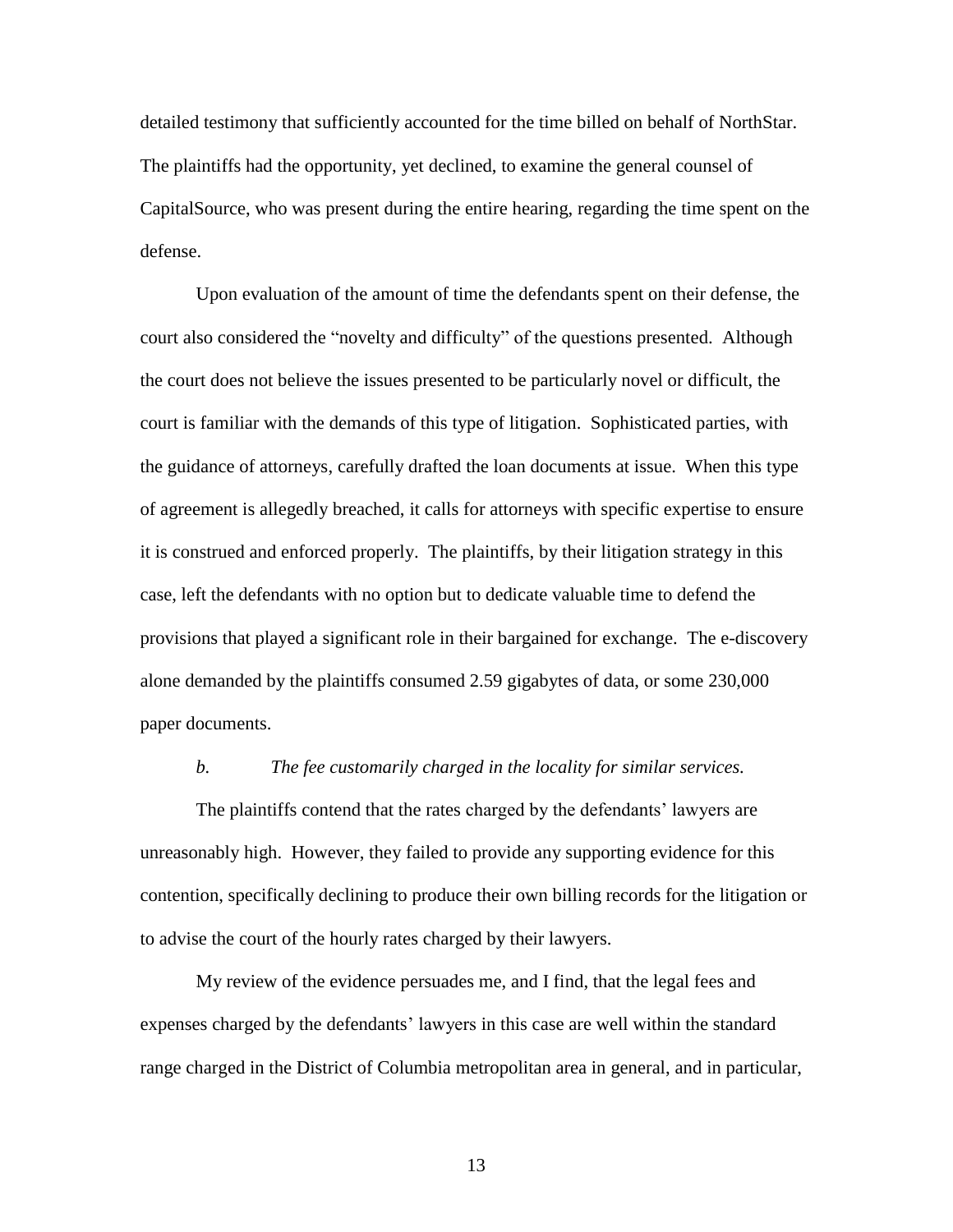in complex civil litigation assigned to the Business and Technology Track of this court. $8$ The court, having been a civil litigator in complex cases for many years prior to taking the bench, is familiar with customary billing rates.<sup>9</sup> In addition, the court is quite familiar with the underlying litigation, having presided over the case since its inception, which familiarity also informs the court's decision. *See David Sloane, Inc., v. Stanley G. House & Associates, Inc*., 311 Md. 36, 53 (1987); *Sczudlo v. Berry*, 129 Md. App. 529, 551 n. 3 (1999); *Milton Co. v. Unit Owners of Bentley Place Condo.*, 121 Md. App. 100, 121–22 (1998).

Importantly, the court is very familiar with the TyMetrix billing software used by the defendants to track attorney time and expenses.<sup>10</sup> Fortune five hundred companies (and others) routinely use this patented software to assist them to accurately track and audit attorney time and expenses, and to measure productivity. Additionally, it is apparent from the timekeeper summaries admitted into evidence that defense counsel appropriately delegated mundane or less complicated tasks to associates or other firms with lower billing rates and expense profiles.<sup>11</sup>

<sup>&</sup>lt;sup>8</sup> I note that the rates charges by CapitalSource's lead counsel in this case were, by negotiated agreement with the client, discounted by 20%.

<sup>&</sup>lt;sup>9</sup> "Evidence of the prevailing market rate usually takes the form of affidavits from other counsel attesting to their rates or the prevailing market rate. However, in the absence of sufficient documentation, the court may rely on its own knowledge of the market." *[CoStar Group, Inc. v.](http://www.lexis.com/research/buttonTFLink?_m=fc85844676efdf67f594bed290601a01&_xfercite=%3ccite%20cc%3d%22USA%22%3e%3c%21%5bCDATA%5b2011%20U.S.%20Dist.%20LEXIS%20147032%5d%5d%3e%3c%2fcite%3e&_butType=3&_butStat=2&_butNum=66&_butInline=1&_butinfo=%3ccite%20cc%3d%22USA%22%3e%3c%21%5bCDATA%5b106%20F.%20Supp.%202d%20780%2c%20788%5d%5d%3e%3c%2fcite%3e&_fmtstr=FULL&docnum=1&_startdoc=1&wchp=dGLbVzB-zSkAb&_md5=0e0c768593edb3cdaadaf1fc25e37c1b)  LoopNet, Inc.,* [106 F. Supp. 2d 780, 788 \(D. Md. 2000\).](http://www.lexis.com/research/buttonTFLink?_m=fc85844676efdf67f594bed290601a01&_xfercite=%3ccite%20cc%3d%22USA%22%3e%3c%21%5bCDATA%5b2011%20U.S.%20Dist.%20LEXIS%20147032%5d%5d%3e%3c%2fcite%3e&_butType=3&_butStat=2&_butNum=66&_butInline=1&_butinfo=%3ccite%20cc%3d%22USA%22%3e%3c%21%5bCDATA%5b106%20F.%20Supp.%202d%20780%2c%20788%5d%5d%3e%3c%2fcite%3e&_fmtstr=FULL&docnum=1&_startdoc=1&wchp=dGLbVzB-zSkAb&_md5=0e0c768593edb3cdaadaf1fc25e37c1b)

 $10$  TyMetrix is a task based billing system first developed in 1994. Its e-billing program has been used since 1997. *See* [www.tymetrix.com.](http://www.tymetix.com/)

 $11$  For example, a majority of the document review was delegated to a firm in South Carolina that, albeit well known and distinguished in its own right, agreed to charge only \$70 per hour.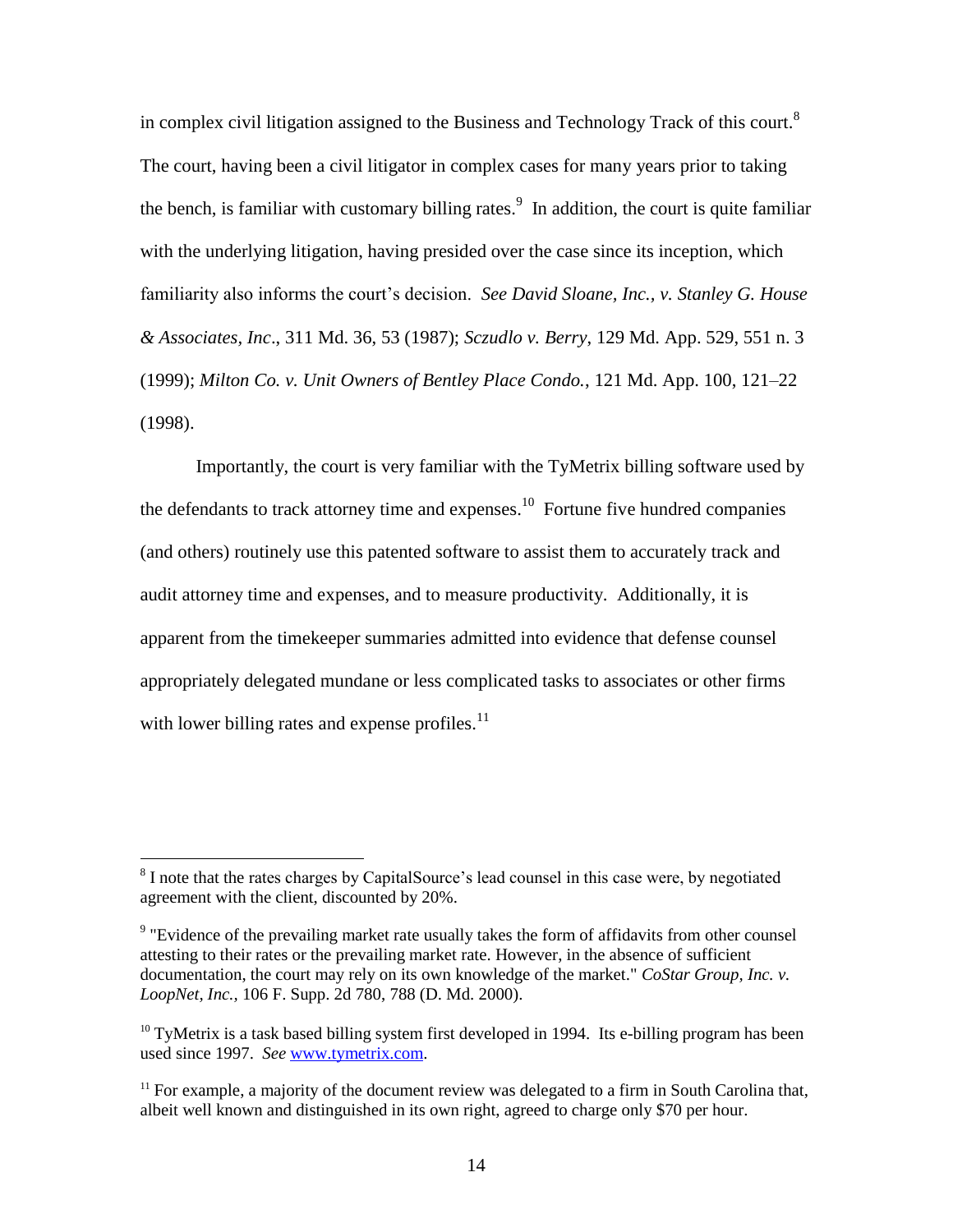#### *c. The amount involved and the results obtained.*

In its analysis, the court compared the amount originally placed at issue by the plaintiffs to the amount of fees requested by the defendants. The plaintiffs sought an amount of no less than \$24,742,855 in damages. (Second Amended Complaint, DE #156). The defendants seek 2,561,541.40 in attorneys' fees and expenses. Although at first blush this amount may appear high for a case that did not proceed to trial, the amount expended was driven by the plaintiffs" litigation conduct. I find that the defendants seek an award with a reasonable relationship to the amount originally at issue and commensurate with their need to respond to the plaintiffs" discovery demands and other litigation tactics. *See Reisterstown Plaza Assoc. v. General Nutrition Center, Inc.,*  89 Md. App. 232, 246 (1991). As demonstrated by the invoices admitted into evidence, the defendants incurred the bulk of fees and expenses in effort to defend against the plaintiffs' varying allegations.<sup>12</sup>

Another important factor in assessing the reasonableness of the defendants" fees is the results achieved for the clients. All claims were dismissed against CapitalSource on summary judgment after its counsel successfully argued that the release provision in § 5.2 of the Tenth Loan Modification was applicable to the allegations in the second amended complaint. (May 9, 2012 Hearing Tr. at 43:2-14; 44:10-12). By the time of trial, the defendants' counterclaim for attorneys' fees was all that remained to be decided by the court.

<sup>&</sup>lt;sup>12</sup> This is not a case similar to *Monmouth Meadow*. 416 Md. at 341("In the present case, more than one half of the fees are associated with pursuing additional attorney fees in a case where there has been little or no opposition and constituted "ordinary litigation[.]"")